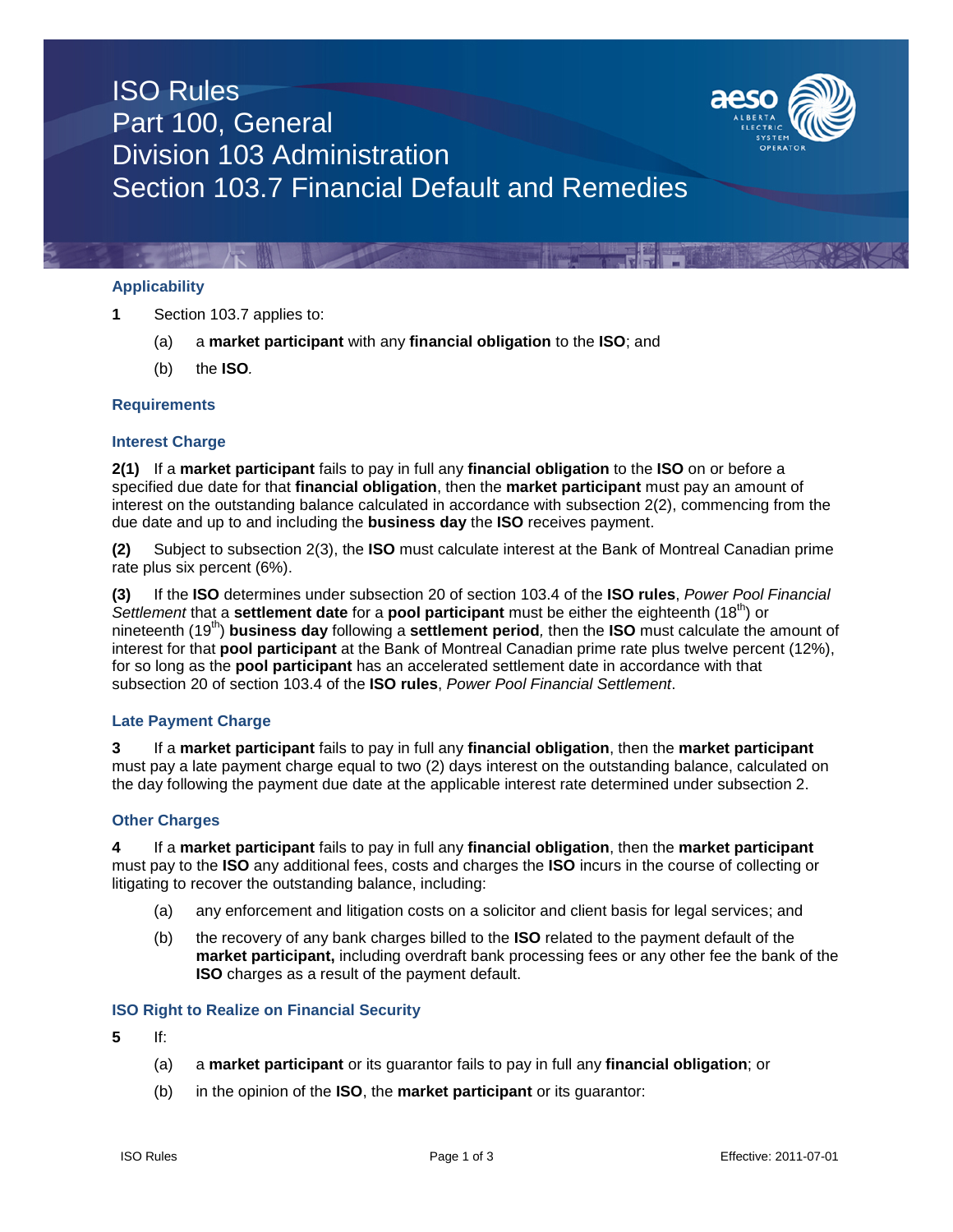

- (i) becomes insolvent or is unable to meet its debts as they mature;
- (ii) files a voluntary petition in bankruptcy or seeks reorganization or to effect a plan or other arrangement with creditors;
- (iii) files an answer or other pleading admitting, or fails to deny or contest, the material allegations of an involuntary petition filed against it pursuant to any applicable statute relating to bankruptcy, arrangement or reorganization;
- (iv) is adjudicated a bankrupt or makes an assignment for the benefit of its creditors generally;
- (v) applies for, consents to, or acquiesces in the appointment of any receiver or trustee for all or a substantial part of its property, and any such receiver or trustee is appointed and is not to be discharged within thirty (30) **days** after the date of such appointment; or
- (vi) generally is unable to pay its debts as such debts become due;

then subject to the terms of any form of **financial security**, **system access service** agreement, **ancillary services** agreement or any other agreement between the **ISO** and the **market participant** or its guarantor, the **ISO** may by written notice immediately realize upon any form of **financial security**  provided to the **ISO** by the **market participant** or its guarantor, in partial or full satisfaction of the amount of outstanding indebtedness, including any interest and any other charges referred to in this section 103.7.

#### **Restoration of Financial Security**

**6(1)** If the **ISO** realizes upon any form of **financial security** against a defaulting **market participant** or its guarantor and:

- (a) the **ISO** has not issued a notice of termination in accordance with subsection 7; and
- (b) the **market participant** has any outstanding residual **financial obligation**;

then the **ISO** may at its sole discretion deliver written notice to the **market participant** to replace the form of **financial security**.

**(2)** The **market participant** receiving notice under subsection 6(1) must replace the form of **financial security** no later than the close of business on the second (2nd) **business day** after the delivery of the notice.

**(3)** If after delivery of the notice the **market participant** fails to replace the form of **financial security** in accordance with subsection 6(2), then the **ISO** may exercise any or all of the remedies specified in this section 103.7 against the **market participant**.

#### **Suspension or Termination**

**7** For any default referred to in subsection 5 and subject to the terms of any form of **financial security** or any agreement referenced in that subsection, the **ISO** may by written notice suspend or terminate any service or all services the **ISO** provides to the **market participant**, including its: